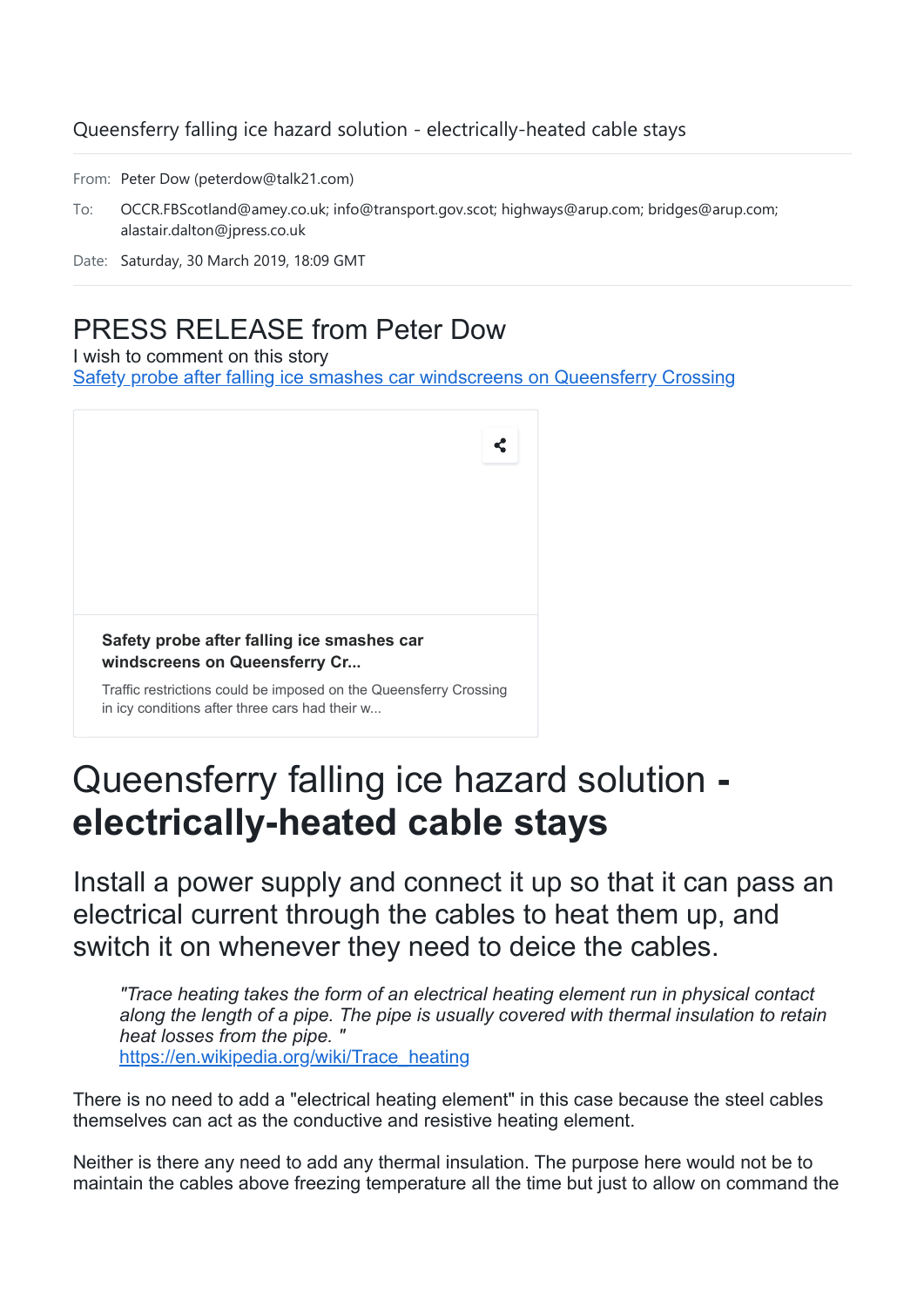cables to be heated up enough temporarily to melt the ice to detach concerning amounts of ice from the cables which had accumulated.

It goes without saying that **there must be an exceedingly good electrical connection where the bridge support cables are attached to the power supply cables**.

It would utterly unforgivable to have a poor high-resistance electrical connection at that critical point because the high currents could act like a welding power supply and cause severe heat damage to the steel cable at any poor connections, totally ruining the bridge support cable, which would just be very, very expensive to fix.

#### **Initial calculations**

The Queensferry crossing has in total 288 stays with each individual cable stay comprising of between 45 and 109, 7 wire, 15.7mm diameter strands. These stay cables range in length from 94m to 420m.

A 7-wire 15.7 mm diameter strand has an effective cross section of 150 mm2, which is the same as a round wire of diameter 13.8mm.

The resisitivity of high carbon steel wire is about 0.17 micro-Ohm-metres.

The DC resistance of a round wire of diameter 13.8mm and resistivity 0.17 micro-Ohm-metres is 0.001137 ohms per metre and that will be the resistance of a cable strand too.

Power heat dissipated by a resistor is current-squared times resistance, as we say, "I-squared-R".

The current required to dissipate power in resistor of 0.001137 ohm per metre is

1 Watt per metre - 29.6 amps 10 Watts per metre - 93.8 amps 100 Watts per metre - 296 amps

The voltage required can be calculated from V=IR.

For 100 metres of a single strand, the resistance is  $100 \times 0.001137$  ohms = 0.1137 ohms and the voltages required are

1 Watt per metre - 29.6 amps - 3.3 Volts - total power 100 Watts 10 Watts per metre - 93.8 amps - 11 Volts - total power 1 kW 100 Watts per metre - 296 amps - 33 Volts - total power 10 kW

The voltage required is proportional to the length of the strand.

Although the strands are sheathed, one must ask if it is reasonable to assume that the cable strands are all insulated from each other? They could easily not be insulated where the sheathing has been crushed to nothing at certain points.

Therefore rather than assuming that one can heat only 1 strand one may have to assume that one has to heat all strands in a cable stay, which gives rather a different calculation.